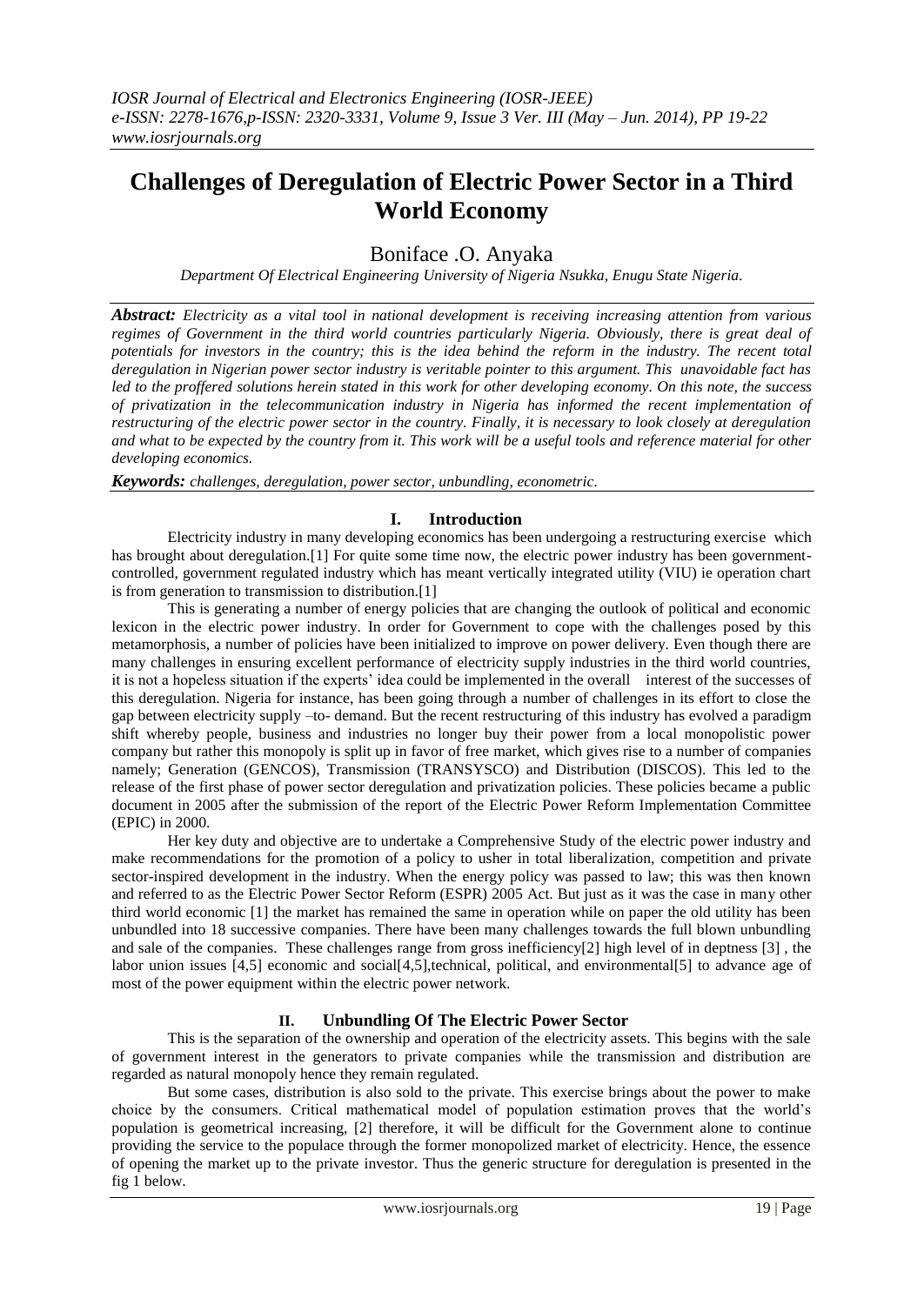

Fig 1. Electricity trading using pool model

Virtually everyone involved with the issue of deregulation of power sector seems to agree that electricity deregulation can work. The major question is "HOW". The drive for electricity deregulation is being exemplified by its success in some parts of the world. Since electricity is not like any other market because volatility in this electricity market makes other markets to appear small. In fact, seasonal variation in price is common to some commodities than that of electricity market which can simply be explained, thus the price elasticity of demand, elasticity of supply, a relevant range; the magnitude of demand shift over environment, the public should expect substantive price volatility because of these reason.

From the foregoing point, it becomes very exciting to look at the unbundling of the electric power sector with a story view that it becomes a serious form of argument whether or not electricity deregulation delivers the benefits touted by its supports such as lower prices and more competitive and adequate services has become an open question for example in the USA'S experience; the Pennsylvania's deregulation experiment, enacted in 1998, has been a rousing success by most accounting nearly 500,000 consumers- more than 11 percent of rate payers- had chosen to leave their utility company as of Oct. 1999. In the Philadelphia Area, residential customers who chose the least expensive electricity supplier were saving about \$10 per month.

## **III. Problem Facing Transition To Competitive Electricity Market.**

Electricity is a great campaign point for Government to get to power hence several of them may promise several things towards the electricity industry during this period. In Nigeria, the political economy is being played by the incumbent Government when it recently informed the citizenry of the multi-year Tariff Order (MY TO) in which case the Governments will keep increasing the per KWH price of the purchasing electricity in such a manner that the difference shall be paid by it for a period of five years after which the consumers would bear the whole responsibility for electricity. This same idea has shot up the price of electricity in South Africa recently to a level that is beyond the average citizen's economic power. The third world economy is still under severe threats from a number of the world Bank to ensure that the investors in power sector in this kind of economy has value for their money.

#### **3.1 Regulation Of The Transmission Section**

This is quite good for a growing nation but it has its own unhealthy impact on the mutual trust of the market players especially the generations. This is due to the fact that the electricity cannot be stored in large amount for very long time which means electrical power must be consumed within minutes of its production hence the policy that makes a body to control who uses the transmission access may

#### **3.2 Econometric Of Interest**

The fact that the price is not stable in the deregulated environment is a well known fact among the participants and hence there may be times whereby there could be a significant drop in electricity price in the market but this may be kept by the generators as the profit on their generation meanwhile it should have gone into affecting the consumers' payment for electricity for such period. This is a clear case in England and Wales since their privatization experience.

Thus the Nigerian Electricity Regulatory Commission (NERC) has a great job on its hand to act as an unbiased umpire in this power affairs.

#### **3.3 Age Of The Generating Station**

One of the major reasons for deregulating a power sector is to ensure that the private investors are encouraged to participate in the supply of electricity. But for the independent power producers to take up the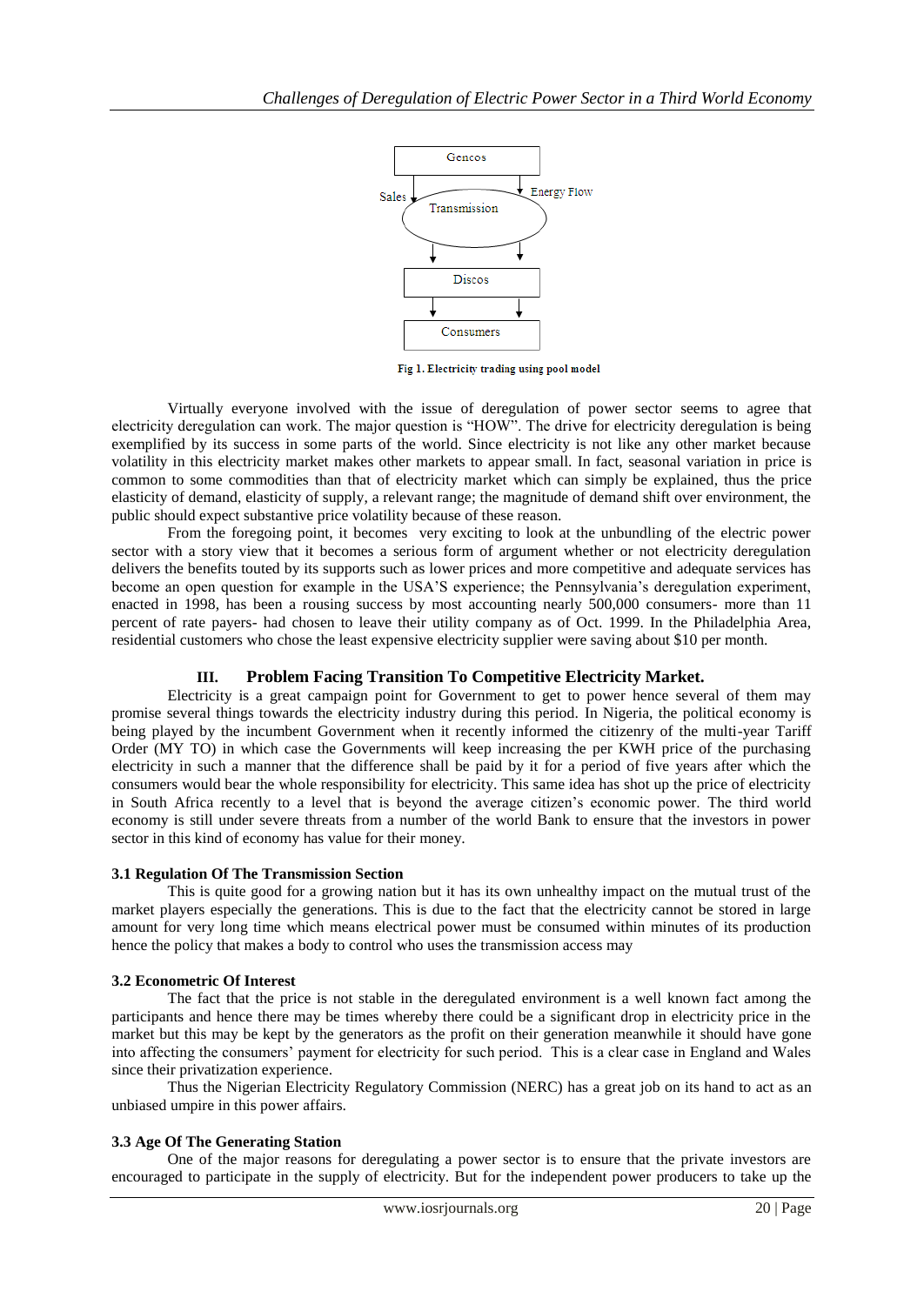responsibility presented by the existing power generating station in the country would not be financially advisable for a good investor, this is due to the fact that all of the generation stations in the country are quite old with the earliest being in the neighborhood of eighteen years old since its installation and commissioning.

#### **IV. Electricicty Pricing In A Deregulation Market**

Deregulation of the electricity industry in the industrialized and developing countries encourage new independent power producers (IPPs) to enter into the market. In 1996, IPPs accounted for 3% of the market for new power plant, compared with less than 5%s 10 years previously, IPPs were first established in the united states and the united kingdom's following deregulation. They have spread to other countries that require private finance to fund their growing request for electricity. In this line the pricing process has to be looked into, to ensure that copper pricing does not leave the poor out of the scheme. In Nigeria before this era of transition to deregulation, electricity price per kilowatt hour is currently between N4 and N6 for single phase resident and between N6 and N8 for industrial users. While maximum demand users pay between N8 and N12 per kilowatt hour. But with total deregulation the price of electricity may be low again [1,2]. The NERC has adopted a Multi-Year Tariff Order as against a single year Order. MYTO provides a price path into the future. It allows for limited adjustments each year according to cost of inflation and changes in fuel costs and for major reviews each five years to allow a fundamental review of all of the inputs into the tariff calculations. It is believed that the MYTO would reduce some of electricity and investors. This regime of tariff is expected to encourage investment in Nigeria's electricity market.

This tariff can be modeled as **NT** 

$$
P = \sum_{n=1}^{N} (C_{c} + C_{m} + C_{o+m} + C_{f} + C_{me} +_{co})
$$

Where N is number of years.

Maximum Demand

C,m, o+m, f, me+co are Capacity, Maintenance, Operation and Management, fuel and metering and Connection Charges respectively. For maximizing profit, then the tariff should be the unit production of electricity which will be adjusted in such a way that marginal revenue will be equal to the marginal cost.

| Table 1. Electricity Pricing in Regulated Market in Nigeria. |                  |                                       |                        |  |  |
|--------------------------------------------------------------|------------------|---------------------------------------|------------------------|--|--|
| User                                                         | Date             | Regulated Market Per Kilowatt hr. (N) | Source                 |  |  |
| Single Phase Resident                                        | $\overline{201}$ | $4$ to $6$                            | guid                   |  |  |
| Industrial                                                   | 22.<br>July      | $6$ to $8$                            | echnology<br>2011<br>g |  |  |
| Maximum Demand                                               |                  | 8 to 12                               | July<br>NaijaT         |  |  |

| User                  | Date                     | --- - - <u>-</u> -- ----<br>Deregulated Market Per Kilowatt hr. (N) | Source       |         |
|-----------------------|--------------------------|---------------------------------------------------------------------|--------------|---------|
| Single Phase Resident | $\sim$<br>$\overline{5}$ | $2.58 + Subsidy$                                                    | guid         |         |
| Industrial            | 23<br>È                  | $5.6 + Subsidy$                                                     | Ğ,<br>echnol | ζŌ<br>2 |
|                       |                          | $8.2 + Subsidv$                                                     |              | È       |

Table 2: Electricity Pricing Deregulated Market in Nigeria

With the result of table 1 and table 2 above, electricity deregulation is recommended to the developing economy hence it creates job, wealth and enhances development in the developing countries.[6].

#### **V. Expectation From Deregulation**

There are several expectations from the power markets in a deregulated environment. This includes real time pricing, elasticity of demand signal for market clearing case, the demand is not responsive to price in most of the markets because of the whole sales fluctuations are not passed on to the retail market. Often the retail

Naija